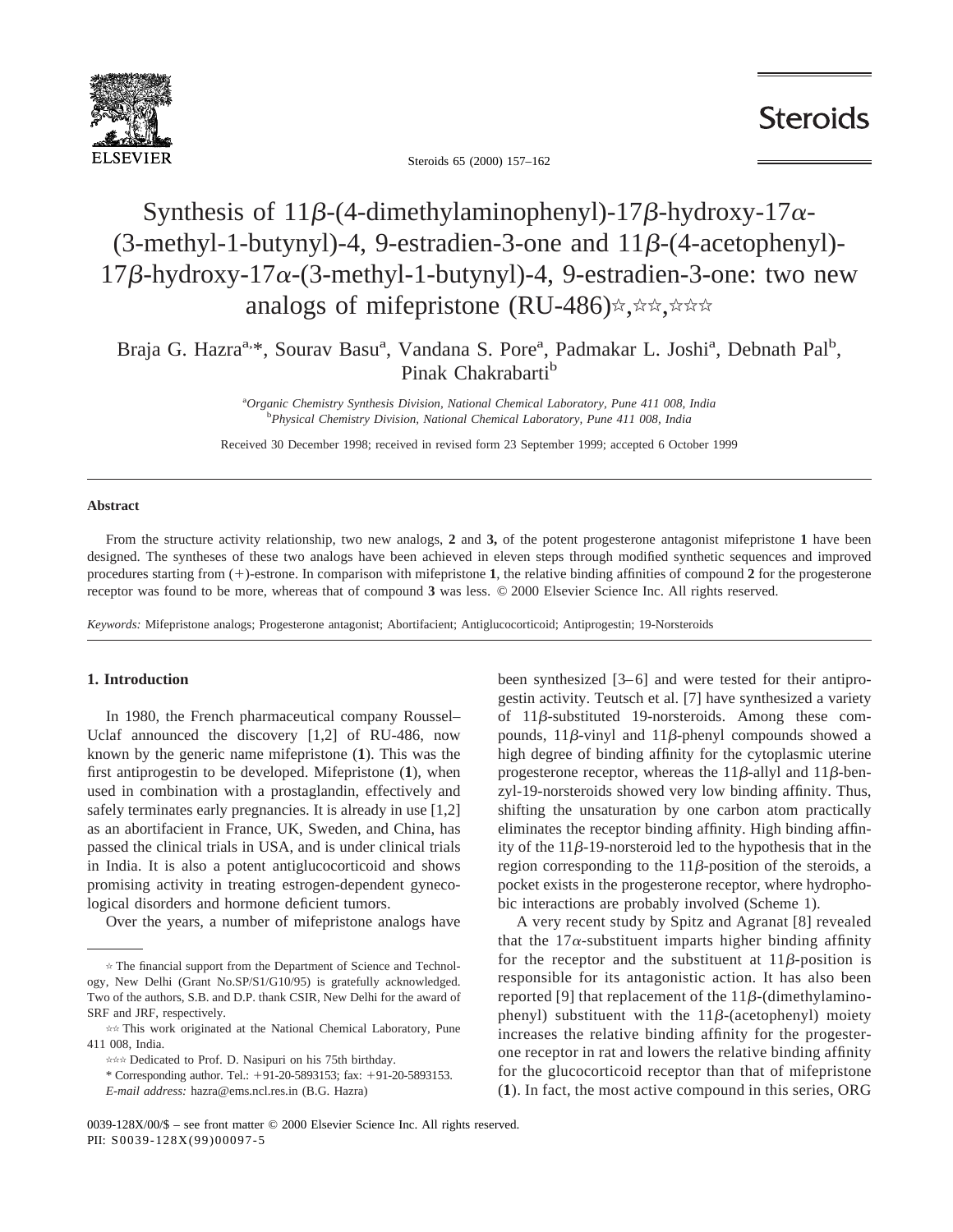



33628, has been claimed to be  $32\times$  as active as mifepristone in inducing abortions in rats, while being significantly less active as an antiglucocorticoid [8]. Compound ORG 33628, is a 17-spirofuran,  $11\beta$ -(4acetophenyl) analog of mifepristone.

In anticipation of changing the relative binding affinity for the receptor, we planned to incorporate an isopropyl group in place of methyl (e.g. 3-methyl-1-butynyl side chain), at  $17\alpha$ -position and successfully achieved the synthesis of a new analog (**2**) of mifepristone (**1**). Furthermore, with this new  $17\alpha$ -alkynyl moiety in compound (**2**), 4-acetophenyl group was introduced in the  $11\beta$ -position to afford another new analog (3) of mifepristone (1). Modification of both the active sites (at  $17\alpha$ ) and  $11\beta$ ) are expected to bring about a cumulative effect on the receptor binding affinity as well as antiglucocorticoid activity of compound (**3**).

Herein, we wish to report, the syntheses of two new analogs,  $(2)$  and  $(3)$ , of mifepristone  $(1)$ , starting from  $(+)$ estrone. Alteration of reported [6] synthetic sequences furnished the target compounds (**2**) and (**3**) in higher overall yields. Moreover, introduction of 3-methyl-1-butynyl moiety at  $17\alpha$ -position by nonhazardous modified method and a highly chemoselective epoxidation of 5(10)-olefin with a catalytic amount of hexafluoroacetone in  $H_2O_2$  are the salient features of these syntheses. The structure of compound (**2**) was confirmed by a single crystal X-ray.

#### **2. Experimental**

All solvents and reagents used were of commercial grade. Dry tetrahydrofuran (THF) was freshly obtained by taking the liquid to reflux under nitrogen, in a recirculation still over sodium. Pyridine was purified by distillation and stored over KOH pellets. Reactions were monitored by TLC using TLC aluminum sheets, silica gel  $60F_{254}$  precoated, Merck, Germany, and locating the spots spraying with ethanolic solution of phosphomolybdic acid followed by heating. Usual work-up means the organic extract was thoroughly washed with water and brine and finally dried over anhydrous sodium sulfate. -IR: Perkin-Elmer 599B. -<sup>1</sup>H NMR: Bruker AC 200 (200 MHz). For  ${}^{1}$ H NMR, CDCl<sub>3</sub> as solvent and TMS as an internal standard and *J* values are given in Hz. -MS: Finnigan 1020C (70eV). - $[\alpha]_D$ : JASCO-181 (4893  $^{0}$ A). [ $\alpha$ ]<sub>D</sub> values are given in 10<sup>-1</sup> deg cm<sup>2</sup>/g, m.p. (uncorrected): Yanaco Micro m.p. apparatus.

## *2.1. Estra-5 (10), 9( 11)-dien-3-one, 17*b*-hydroxy-17*a*-(3 methyl-1-butynyl) cyclic 3-(1,2-ethanediyl acetal) (5)*

In a 25-ml two-necked flask equipped with a septum and a nitrogen assembly, 3-methyl-1, 1-dibromobut-1-en (0.454 g, 2 mmol) in dry THF (5 ml) was placed under nitrogen. The solution was cooled to  $-78^{\circ}$ C and to it was added n-BuLi (2 ml, 2 M solution in hexane). The reaction mixture was then slowly brought to  $-40^{\circ}$ C and stirred at that temperature for 2 h. After this period, it was again cooled to  $-78^{\circ}$ C and the 17-keto compound 4 (0.314 g, 1 mmol) in THF (3 ml) was added dropwise to it and was stirred for a further 8 h at 25°C. It was then quenched with ice-cold saturated ammonium chloride solution and the mixture was extracted with ethyl acetate ( $4 \times 50$  ml). After usual work up solvent was removed under vacuo to afford gum (0.432 g). Column chromatographic purification over silica gel by using hexane/ethyl acetate (9:1) as eluent furnished compound **5** as colorless foam (0.271 g, 71%), m.p. 56–58°C;  $[\alpha]^{30}$  = +128.35° (c 0.79 in CHCl<sub>3</sub>); -IR (nujol)  $\gamma$  3410 cm<sup>-1</sup>(OH); <sup>1</sup>H NMR (CDCl<sub>3</sub>):  $\delta = 0.85$  (s, 3H, 18-H<sub>3</sub>), 1.15 (d, 6H,  $J = 6$ , isopropyl CH<sub>3</sub>), 2.46–2.75 (m, 2H,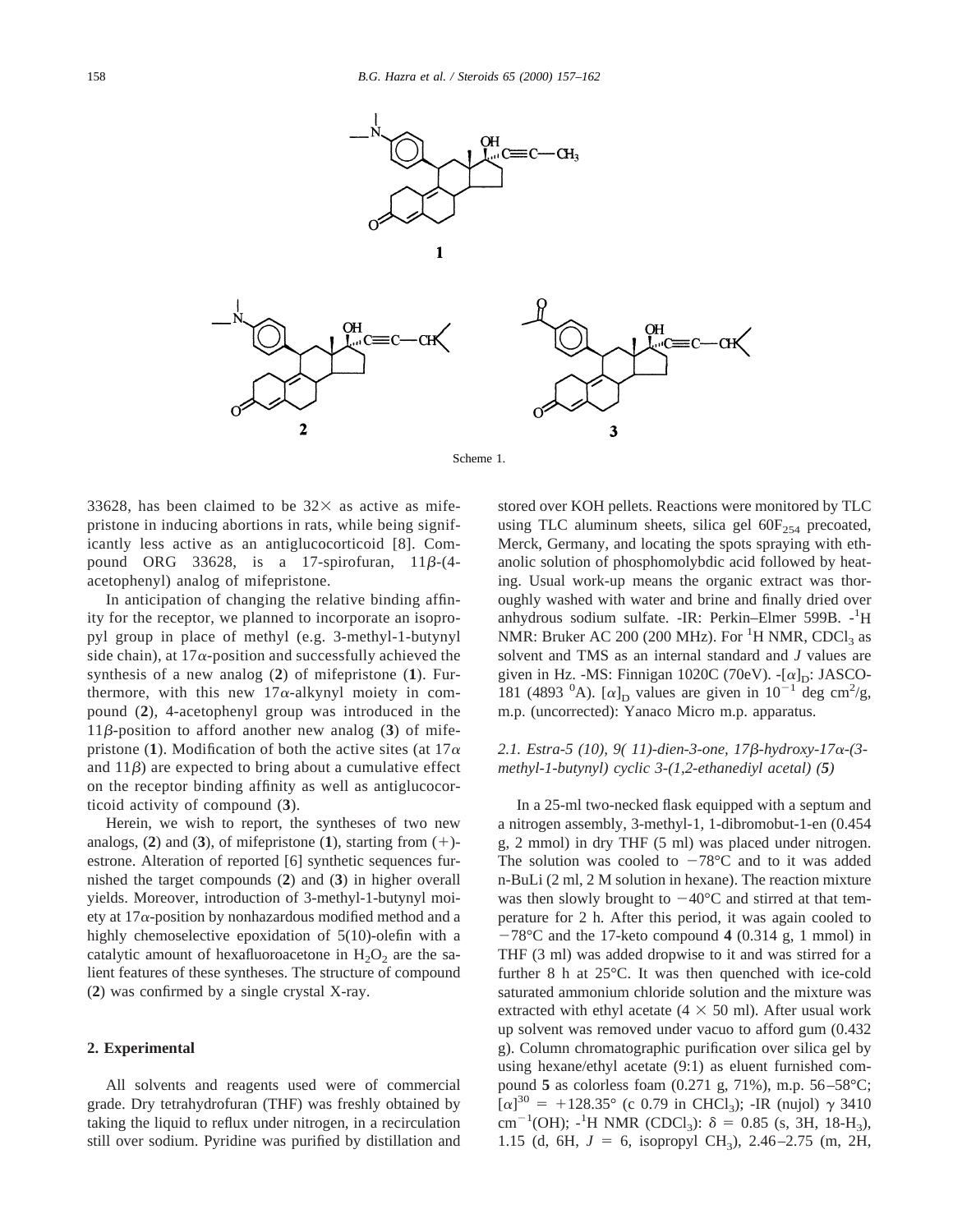4-H<sub>2</sub>), 4.0 (s, 4H, ketal -CH<sub>2</sub>), 5.65 (bd, 1H, 11-H); -MS (70 eV):  $m/z$  (%): 382 (M<sup>+</sup>), 369, 332, 235, 159, 99 (100%);  $-C_{25}H_{34}O_3$  (382.52): calculated C 78.5, H 8.96; Found C 78.7, H 8.8.

# *2.2. Estra-5*a*,10*a*-epoxy-9 (11)-en-3-one, 17*b*-hydroxy-17*a*-(3-methyl-1-butynyl) cyclic 3-(1,2-ethanediyl acetal) (6)*

Compound **5** (0.095 g, 0.25 mmol) was dissolved in  $CH_2Cl_2$  (3 ml) and the solution was cooled to 0°C. Added to it was  $\text{Na}_2\text{HPO}_4$  (0.090 g, 0.63 mmol), followed by hexafluoroacetone trihydrate (0.013 g, 0.059 mmol) and 44.6%  $H_2O_2$  (0.0076 g, 0.225 mmol). The reaction mixture was then slowly brought to 25°C and was stirred at that temperature for 3 h. It was then diluted with  $CH_2Cl_2$  and to it was added 10% sodium thiosulphate solution (1 ml), stirred for an additional 30 min. The reaction mixture was extracted with CH<sub>2</sub>Cl<sub>2</sub> (4  $\times$  25 ml), washed with water (3  $\times$ 25 ml) and brine ( $2 \times 25$  ml), and dried over anhydrous sodium sulfate. Removal of solvent under vacuo afforded a gum (0.102 g) that was chromatographed over silica gel by using hexane/ethyl acetate (9:1) as eluent furnished compound **6** (0.048 g, 49%) as colorless crystalline solid, m.p. 178°C (from hexane/ethyl acetate);  $[\alpha]^{32} = -5.6$  (c 0.56 in CHCl<sub>3</sub>); -IR (nujol)  $\gamma$  3410 cm<sup>-1</sup> (OH); -<sup>1</sup>H NMR (CDCl<sub>3</sub>):  $\delta = 0.82$  (s, 3H, 18-H<sub>3</sub>), 1.16 (d, 6H,  $J = 6$ , isopropyl CH<sub>3</sub>), 2.41–2.65 (m, 2H, 4-H<sub>2</sub>), 3.95 (m, 6H, ketal -CH<sub>2</sub>), 6.1 (bd, 1H, 11-H); -MS (70 eV):  $m/z$  (%) 398 (M<sup>+</sup>), 383 (M<sup>+</sup>-CH<sub>3</sub>), 337, 312, 297, 223, 141, 129, 59 (100%);  $-C_{25}H_{34}O_4$ (398.55): calculated C 75.34, H 8.6; Found C 75.5, H 8.9.

## *2.3. 11*b*-[4-(N,N-dimethylamino)-phenyl]-17*a*-(3-methyl-1-butynyl)-estra-9-en-5*a*,17*b*-diol-3-one, cyclic 1,2 ethandiyl acetal (7)*

In a 25-ml two-necked flask equipped with a septum and nitrogen assembly, Mg (0.053 g, 2.2 mmol) was placed and to it 4-bromo-*N*,*N*-dimethylaniline (0.455 g, 2.27 mmol) in THF (1 ml) was introduced with a syringe. The mixture was heated at 45–50°C for 2 h, and during this period, all Mg disappeared, resulting a yellowish solution. In another twonecked flask, the  $\alpha$ -epoxide 6 (0.074 g, 0.18 mmol) and CuI (0.0095 g, 0.05 mmol) in THF (3 ml) were placed under nitrogen and cooled to 0°C. To it the preformed Grignard reagent was added dropwise. The resulting reaction mixture was slowly brought to 25°C and was stirred at that temperature for a period of 6 h. It was then quenched with cold saturated NH<sub>4</sub>Cl solution and extracted with diethyl ether  $(4 \times 25 \text{ ml})$ . The ether extract was worked up in the usual way. Removal of solvent under reduced pressure furnished a gum (0.103 g) that was chromatographed over silica gel to afford **7** (0.074 g, 77%) as a solid, m.p. 103°C (from hexane/ethyl acetate); -IR (nujol)  $\gamma$  3460 cm<sup>-1</sup> (OH), 1510 (aromatic);  $-$ <sup>1</sup>H NMR (CDCl<sub>3</sub>):  $\delta$  = 0.59 (s, 3H, 18-H<sub>3</sub>), 1.19 (d, 6H,  $J = 7$ , isopropyl CH<sub>3</sub>), 1.25 (m, 1H, isopropyl -CH), 2.90 (s, 6H, N, N-CH<sub>3</sub>), 3.96 (m, 4H, ketal -CH<sub>2</sub>), 4.26 (d, 1H,  $J = 5$ , 11-H), 6.66 (d, 2H,  $J = 10$ , Ar-H<sub>2</sub>), 7.05 (d, 2H,  $J = 10$ , Ar-H<sub>2</sub>); -C<sub>33</sub>H<sub>45</sub> NO<sub>4</sub> (519.70): calculated C 76.26, H 8.73; Found C 76.43, H 8.6.

## *2.4. 11*b*-[4-(N,N-dimethylamino)-phenyl]-17*a*-(3-methyl-1-butynyl)-estra-4, 9-dien-17*b*-ol-3-one (2)]*

The solution of the hydroxy ketal **7** (0.074 g, 0.142 mmol) in 70% AcOH (0.5 ml) was heated at 50°C for 2 h. It then was cooled and neutralized with cold aqueous NaHCO<sub>3</sub>. Usual work up followed by removal of solvent under vacuo afforded a yellow gum (0.087 g) that was chromatographed over silica gel by using hexane/ethyl acetate (6:4) as an eluent to furnished **2** (0.045 g, 69%), as a solid, m.p. 178°C (from hexane/diethyl ether);  $[\alpha]^{32}$  = +126.25° (c 0.48 in CHCl<sub>3</sub>); -IR (nujol)  $\gamma$  cm<sup>-1</sup> 3415  $(-OH)$ , 1652  $(-C = O)$ , 1517 (aromatic); <sup>1</sup>H NMR (CDCl<sub>3</sub>)  $\delta$  = 0.56 (s, 3H, 18-H<sub>3</sub>), 1.22 (d, 6H, isopropyl -CH<sub>3</sub>), 2.95 (s, 6H, N, N-CH<sub>3</sub>) 4.37 (d, 1H,  $J = 5$ , 11-H) 5.78 (s, 1H, 4-H), 6.67 (d, 2H,  $J = 8$ , Ar-H<sub>2</sub>), 7.04 (d, 2H,  $J = 8$ , Ar-H<sub>2</sub>); -MS (70 eV):  $m/z$  (%) 457 (M<sup>+</sup>), 439 (M<sup>+</sup>-H<sub>2</sub>O), 121 (100%); -C<sub>31</sub>H<sub>39</sub> NO<sub>2</sub> (457.63): calculated C 81.36, H 8.59; Found C 81.3, H 8.7.

## *2.5. 11*b*-[2-methyl-2-phenyl-1,3-dioxalan)-17*a*-(3-methyl-1-butynyl)-estra-9-en-5*a*,17*b*-diol-3-one, cyclic 1,2 ethandiyl acetal (9)*

In a two-necked flask equipped with a septum and a nitrogen assembly, Mg (0.036 g, 1.5 mmol) was placed and to it 2-methyl-2-(bromophenyl)-1, 3-dioxalan **8** (0.318 g, 1.5 mmol) in THF (1 ml) was introduced. The reaction mixture was heated at 45 to 50°C for 2 h, and during this time, all Mg disappeared, resulting in a dark-colored solution. In another flask, compound **6** (0.120 g, 0.3 mmol) and CuI (0.0057 g, 0.03 mmol) in THF (4 ml) were placed under nitrogen and cooled to 0°C. To it the dark-colored solution of the Grignard reagent was added dropwise. The resulting reaction mixture was slowly brought to 25°C and was stirred at that temperature for a period of 6 h. It then was quenched with cold saturated NH<sub>4</sub>Cl and extracted with diethyl ether  $(4 \times 25 \text{ ml})$ . Usual work up of the organic extract and removal of solvent under reduced pressure afforded a gum (0.318 g) that on column chromatographic purification over silica gel using ethyl acetate/hexane (2:8) as an eluent afforded compound **9** as solid (0.130 g, 77%); m.p. 173–174°C (from hexane/diethyl ether);  $[\alpha]^{28} = -$ 46.1° (c 0.36 in CHCl<sub>3</sub>); -IR (nujol)  $\gamma$  cm<sup>-1</sup> 3400 (-OH); <sup>1</sup>H NMR (CDCl<sub>3</sub>)  $\delta = 0.52$  (s, 3H, 18-H<sub>3</sub>), 1.2 (d, 6H,  $J = 6$ , isopropyl -CH<sub>3</sub>), 1.65 (s, 3H, acetophenyl CH<sub>3</sub>), 3.65–4.05  $(m, 8H, ketal CH<sub>2</sub>), 4.3 (bd, 1H,  $J = 5$ , 11H), 7.16 and 7.35$ (AB pattern,  $J = 10$ , Ar-H); -MS (70eV):  $m/z$  (%) 562  $(M^+)$ , 544 (100%), 434, 366, 191, 178, 133, 105;  $-C_{35}H_{46}$ O6 (562.72): calculated C 74.7, H 8.24; Found C 74.3, H 8.35.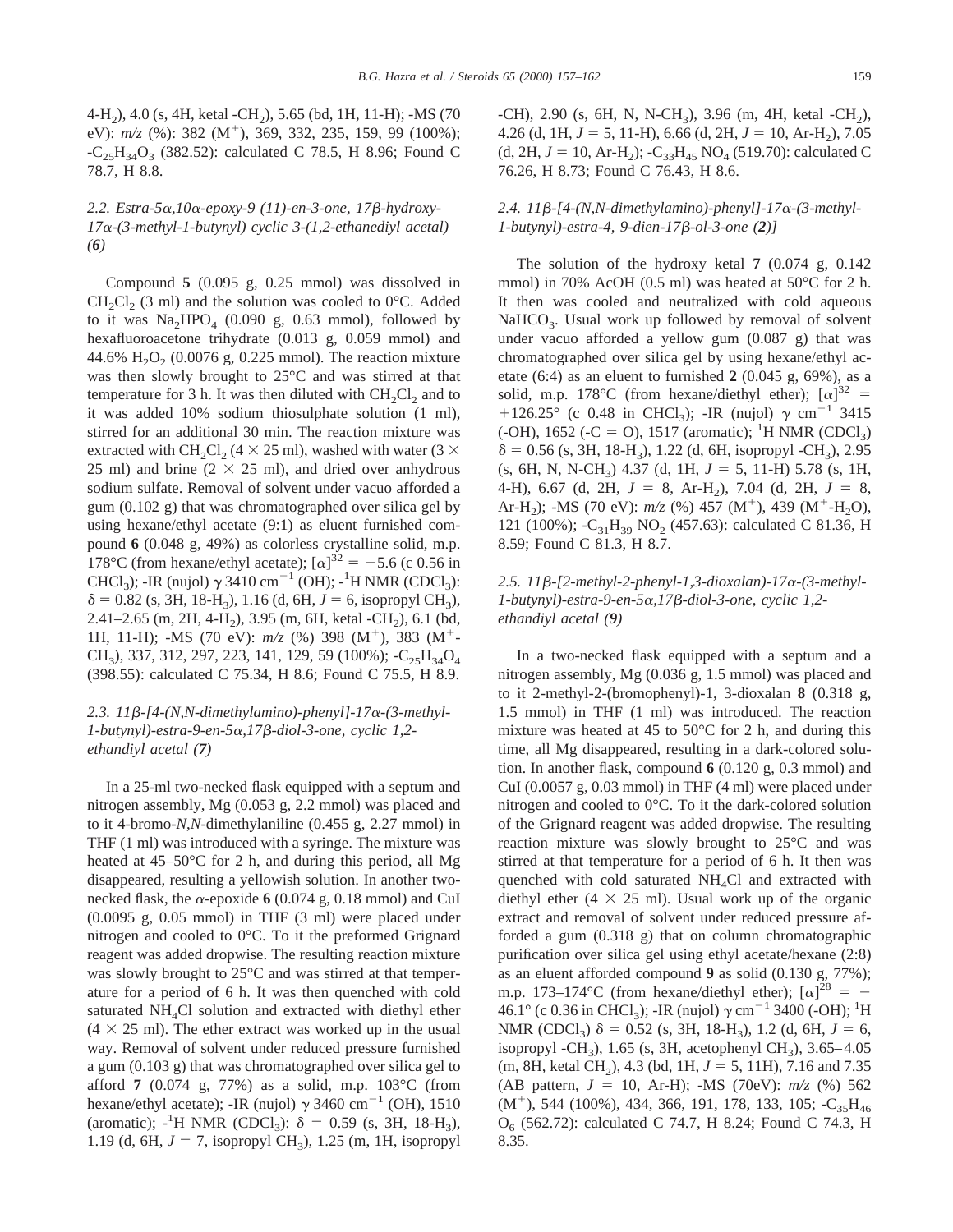

## *2.6. 11*b*-(4-acetophenyl)-17*a*-(3-methyl-1-butynyl)-estra-4, 9-dien-17*b*-ol-3-one (3)*

A solution of the hydroxy ketal **9** (0.038 g, 0.067 mmol) in 70% AcOH (0.5 ml) was heated at 50 to 60°C for 2 h. The solution was then cooled and neutralized with cold aqueous  $NaHCO<sub>3</sub>$  solution. The resultant gummy mass was extracted with CH<sub>2</sub>Cl<sub>2</sub> (3  $\times$  25 ml), washed thoroughly with water  $(3 \times 25 \text{ ml})$  and brine  $(2 \times 25 \text{ ml})$ , and was dried over anhydrous sodium sulfate. Removal of solvent afforded a yellowish gum (0.062 g) that was chromatographed over silica gel to get pure compound **3** (0.026 g, 84%) as foam, m.p. 97–100°C;  $[\alpha]^{30} = +86.25^{\circ}$  (c 0.26 in CHCl<sub>3</sub>); -IR (nujol)  $\gamma$  cm<sup>-1</sup> 3459 (-OH), 1665 (-C = O); <sup>1</sup>H NMR  $(CDCl_3)$   $\delta = 0.49$  (s, 3H, 18-H<sub>3</sub>), 1.2 (d, 6H, J 6, isopropyl  $-CH_3$ ), 2.6 (s, 3H, acetophenyl CH<sub>3</sub>), 4.49 (bd, 1H,  $J = 5$ , 11-H), 7.3 and 7.9 (AB pattern, 4H,  $J = 10$ , Ar-H); -MS (70) eV):  $m/z$  (%) 439 (M<sup>+</sup>-OH), 413, 395, 346, 236, 147, 91, 67 (100%);  $-C_{31}H_{36}O_3$  (456.60): calculated C 81.54, H 7.95; Found C 81.3, H 8.1.

#### **3. Results and discussion**

Syntheses of our two new analogs **2** and **3** of mifepristone **1** start from estra-5 (10), 9 (11)-dien-3,17-dione, cyclic-3-(1,2-ethanediyl acetal) **4** [10,11] (Scheme 2). Introduction of a 3-methyl-1-butynyl side chain at 17  $\alpha$ orientation of compound **4** was tried with 3-methylbut-1 yne [12] and n-butyl lithium in THF at temperatures ranging from  $-78^\circ$  to 25 $^\circ$ C. The reaction furnished a complex mixture of products from which we failed to isolate the desired product **5.** We then turned our attention at an efficient procedure for the generation of 3-methyl-1-butynyllithium in situ in the reaction mixture .This was accomplished by the reaction of 3-methyl-1, 1-dibromobut-1-en in THF with 2 equivalents of n-BuLi in hexane. 3-methyl-1, 1-dibromobut-1-en was prepared by the reaction of  $CBr<sub>4</sub>$ with isobutyraldehyde in the presence of triphenylphosphine by a reported [13] procedure. Alkynylation of **4** with 3-methyl-1-butynyl lithium proceeded smoothly to give the  $17\alpha$ -alkynylated compound 5 in 71% yield as a foam. Chemoselective epoxidation of the 5 [10] double bond of **5** was achieved with  $H_2O_2$  and a catalytic amount of hexafluoroacetone trihydrate to get a mixture of 5,  $10\alpha$ -epoxide 6 and 5,  $10\beta$ -epoxide in good yield and in the ratio of 4:1. The isomeric ratio was assigned from the integration of the 200 MHz<sup>1</sup>H NMR spectrum of the epoxides that showed two signals at 6.1 and 5.9 ppm for the C-11 hydrogen of the  $\alpha$ and the  $\beta$  isomer respectively. The combination of hexafluoroacetone with  $H_2O_2$  produces 2-hydroperoxyhexafluoro-2-propanol, a reactive oxidizing agent [14] possessing con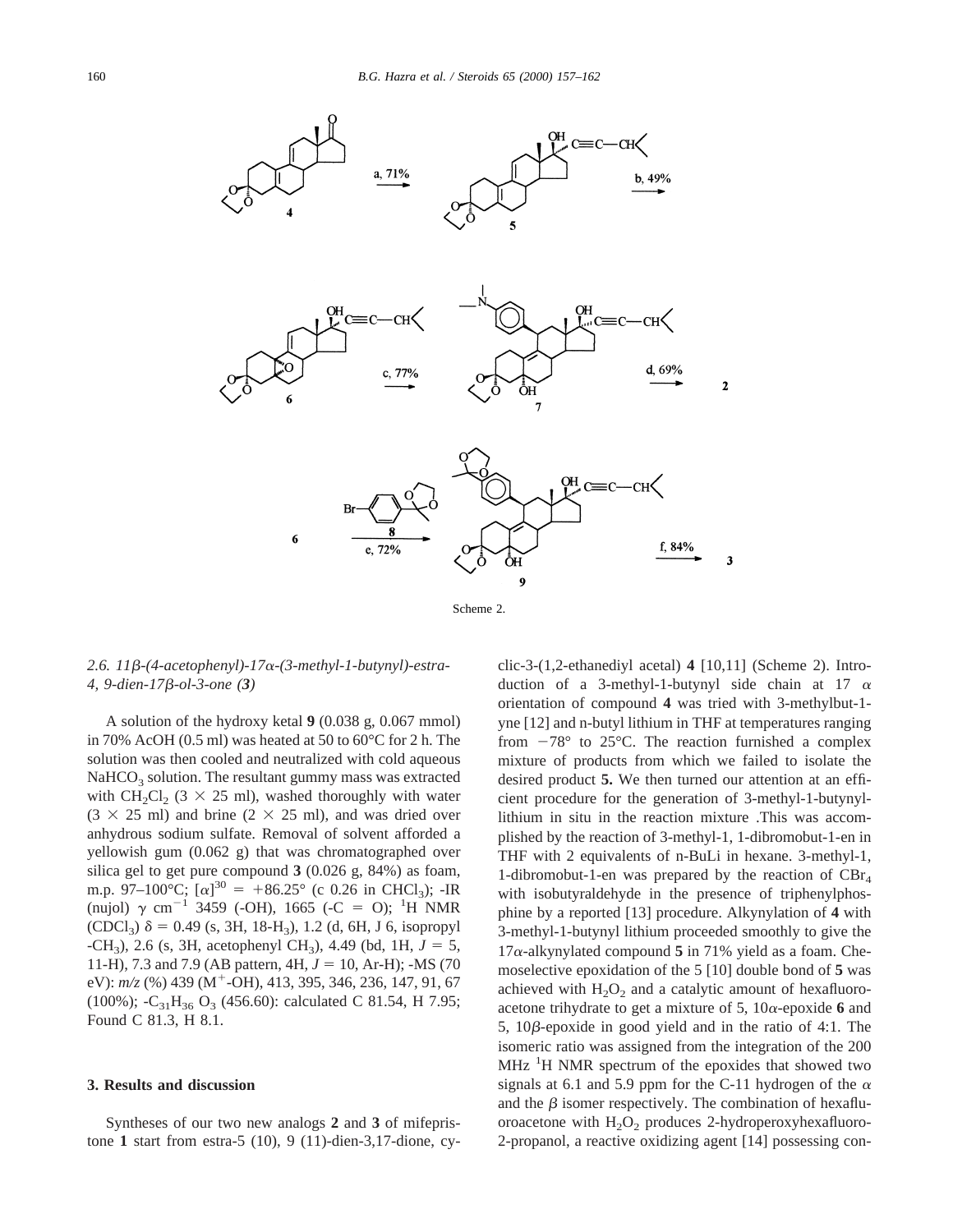siderable selectivity, particularly in the oxidation of strerically hindered olefins. Moreover, the byproduct of epoxidation, 2-hydroxyhexafluoro-2-propanol, readily disproportionates with  $H_2O_2$  to regenerate 2-hydroperoxyhexafluoro-2-propanol, thereby implementing a simple catalytic cycle. The required 5,  $10\alpha$ -epoxide 6 was isolated by column chromatography over silica gel in 49% yield as a solid. The  $11\beta$ -(4-dimethenylaminophenyl) substituent was introduced by  $S_N^2$  opening of the oxirane ring of compound **6** with the Grignard reagent prepared from 4-bromo-*N*,*N*dimethyl aniline in presence of a catalytic amount of Cu (I) iodide. The  $11\beta$ -substituted compound 7 was obtained as solid in 77% yield. 4-Bromo-*N*,*N*-dimethyl aniline was prepared [15] by the regioselective monobromination of *N*,*N*dimethylaniline with 2, 4, 4, 6-tetrabromo-2, 5-cyclohexadien [16]. 11 $\beta$  Stereochemistry at C-11 is evident from the large shielding effect in the proton resonance of the C-18 methyl group. In the 11-unsubstituted compound **6,** the 18-methyl signal comes at 0.82 ppm whereas, introduction of  $11\beta$ -aryl moiety, shields the 18-methyl signal to 0.59 ppm in compound **7**. Deketalization and simultaneous dehydration of **7** with 70% AcOH gave the target compound **2** in 69% yield as a pale yellow crystalline solid. The structure of compound **2** was finally confirmed by single crystal X-ray analysis.

For the synthesis of  $11\beta$ -(acetophenyl)-17 $\beta$ -hydroxy- $17\alpha$ -(3-methyl-1-butynyl)-estra-4, 9-dien-3-one **3**, the 5,  $10\alpha$ -epoxide 6 was utilized (Scheme 2). 2-Methyl-2- $(4$ bromophenyl)-1, 3-dioxalan **8** was prepared from 4-bromoacetophenone by ketalization with ethylene glycol in the presence of catalytic amount of PTSA, which in turn was prepared from bromobenzene by Fridel Craft acylation with acetic anhydride [17]. The Grignard reagent prepared from **8** reacted with the 5, 10 $\alpha$ -epoxide 6 in S<sub>N</sub>2 mode, in presence of a catalytic amount of CuI, to furnish after column chromatographic purification the  $11\beta$ -substituted steroid **9** in 72% yield as a solid. Deketalization of **9** and concomitant dehydration with 70% AcOH afforded the  $11\beta$ -(4-acetophenyl) substituted steroid **3** as a foam in 84% yield. This new mifepristone analog 3 was fully characterized by IR, <sup>1</sup>H NMR, and mass and elemental analysis.

# *3.1. Relative binding affinities of compounds 1, 2, and 3 for progesterone receptors*

Competitive binding assay for progesterone receptors (PR) was performed using rabbit uterine cytosol and <sup>3</sup>H progesterone (radioligand) in the presence of unlabelled cortisol at 4°C. Competitor dilutions were prepared in DMF: Tris-HCl buffer pH 7.4 (1:1). Results calculated as percent relative binding affinity for PR, revealed that compound **2** was the most active. Compound **1** showed RBA (103%) almost equivalent to that of progesterone (100%; Table 1). Compound **2** showed an RBA of 175%. Compound **3** showed 35% RBA that is approximately 1/5 of that

| Relative binding affinity $(\%)^a$ |
|------------------------------------|
|                                    |
|                                    |
|                                    |
|                                    |
|                                    |

<sup>a</sup> Values are mean of two separate experiments.

of compound **2**. As compared to compound **1** i.e. mifepristone, compound **2** is more active whereas compound **3** is less active. The activity of progesterone is taken as 100%.

#### **Acknowledgments**

We are thankful to Dr C.M. Gupta, Director, Dr M.M. Singh, Senior Scientist, and Dr Anila Dwivedi, Scientist, Central Drug Research Institute Lucknow, for bioevaluation of compounds **2** and **3**. We thank Dr K.N. Ganesh, Head of our Division, for encouragement.

#### **References**

- [1] Ulmann A, Teutsch G, Philibert D. RU-486. Scientific American  $1990.262.18 - 24$
- [2] Baulieu E-E. Contragestion and other clinical applications of RU-486, an antiprogesterone at the receptor. Science 1989;245:1351–7.
- [3] Teutsch Jean G, Costerousse G, Philibert D, Deraedt R, Roussel– Uclaf. Steroid derivatives substituted at  $11\beta$ -position. FR Patent 2, 497, 807 Chem Abstr 1983;98:54293q.
- [4] Philibert D, Teutsch Jean G, Costerousse G, Deraedt R, Roussel– Uclaf. Derivatives of 3-oxo-4,9-unsaturated 19-norsteroids and their pharmaceutical compositions. Ger Offen DE 3, 307, 143. Chem Abstr 1984;100:68601k.
- [5] Neef G, Sauer G, Seeger A, Wiechert R. Synthetic variations of the progesterone antagonist RU 38 486. Tetrahedron Lett 1984; 25:3425–8.
- [6] Ottow E, Beier S, Elger W, Henderson DA, Neef G, Wiechert R. Synthesis of *Ent*-17-(Prop-1-ynyl-17 $\beta$ -hydroxy-11 $\beta$ -[4-*N*,*N*-dimethylamino]-Phenyl)-4,9-estradien-3-one, the antipode of RU-38486. Steroids 1984;44:519–30.
- [7] Belanger A, Philibert D, Teutsch G. Regio and stereospecific synthesis of 11 $\beta$ -substituted 19-norsteroids, influence of 11 $\beta$ -substitution on progesterone receptor affinity. Steroids 1981;37:361–82.
- [8] Spitz IM, Agranat I. Antiprogestins: modulaters in reproduction. Chem Industry 1995;Feb 6:89–92.
- [9] LI G, Gao W, Li S, Li R. Synthesis of  $11\beta$ -phenyl-substituted estradienones. Zhongguo Yiyao Gongye Zazhi 1991;22:64–6 (China); Chem Abstr 1991;115:9101j.
- [10] Faraj H, Claire M, Rondot A, Aumelas A, Auzou G. Synthesis of new steroidal 11ß-substituted spirolactones. J Chem Soc Perkin Trans 1 1990:3045–8.
- [11] Gasc JC, Nedelec L. A new approach to corticoid total synthesis. Tetrahedron Lett 1971:2005–8.
- [12] Sowa JR, Lamby ER, Calamai EC, Benko DA, Gordinier A. Preparation of alkynes. Organic Prep Proced Int 1975;7:137–44.
- [13] Eberbach W, Roser J. Thermally initiated reactions of (Z)-epoxyhexenynes: a facile preparation of 3,4-annulated furans. Tetrahedron 1986;42:2221–34.

Table 1 Relative binding affinities of compounds **1**, **2,** and **3** for progesterone receptors